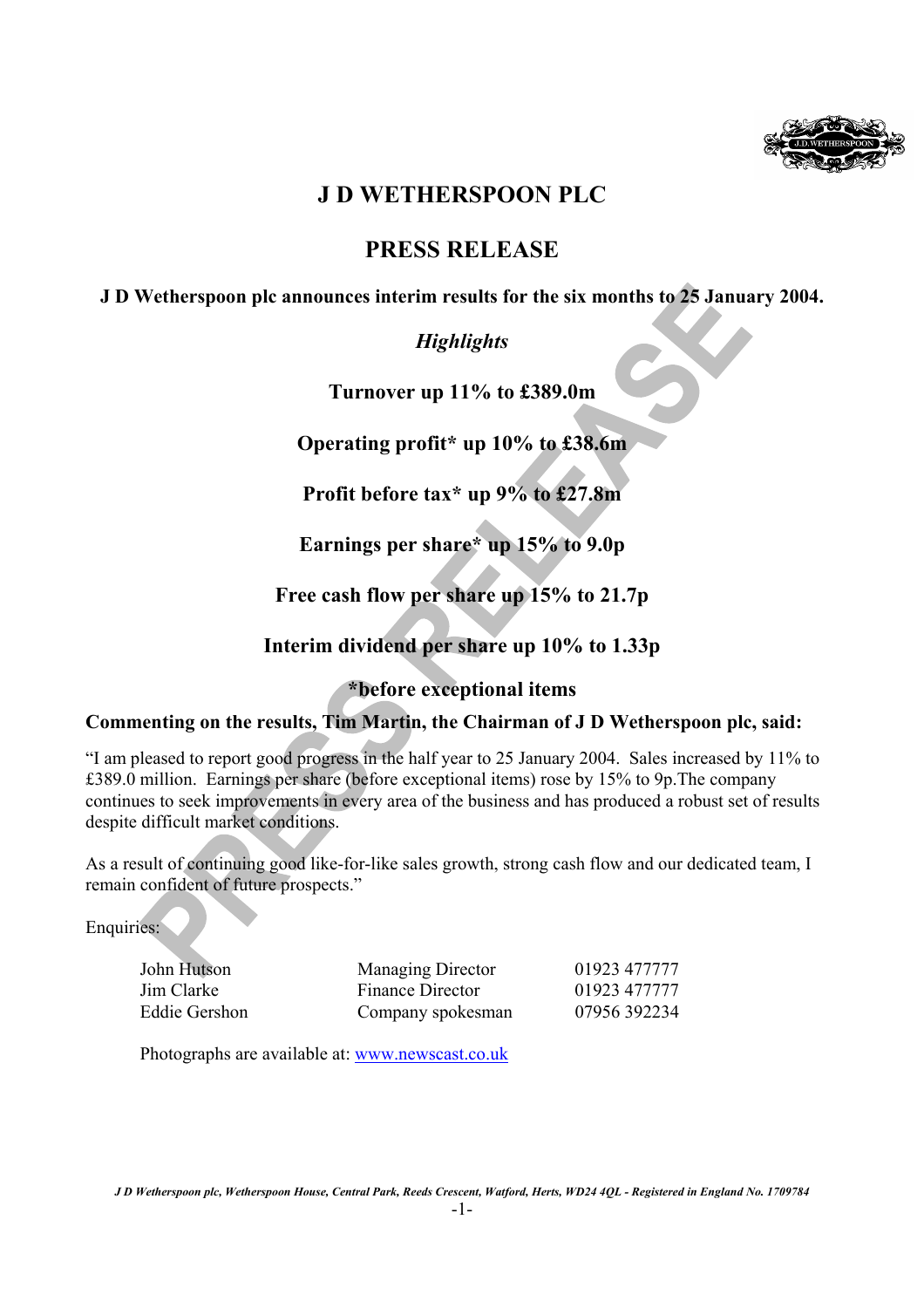

## **Chairman's statement**

**I am pleased to report good progress in the half year to 25 January 2004. Sales increased by 11% to £389.0 million. Operating profit increased by 10% to £38.6 million and profit before tax and exceptional items by 9% to £27.8 million. Profits were slightly higher than anticipated, partly as a result of delays in expenditure due to the late implementation of the new licensing legislation and lower than expected costs for the new employee share scheme. Earnings per share (before exceptional items) rose by 15% to 9p, rising at a faster rate than profits due principally to the impact of share buybacks.** 

Capital investment was £32 million and net gearing at the period end was 103% (2003: 97%). Net interest was covered 3.6 times (2003: 3.7 times) by operating profits. Operating margins before interest and tax were 9.9% (2003: 10.0%), mainly as a result of slightly higher wages, rent and repairs.

The company sold 10 pubs and 1 development site in the period under review, resulting in a capital loss of £3.5 million, as previously indicated in our first quarter update. The company has decided to dispose of a further 10 pubs which do not meet our requirements and we anticipate a capital loss in respect of this transaction of £3.6 million. Whilst these capital losses are disappointing, the company continues to focus on maximising cash flow and return on capital, as well as being conservative when considering new property acquisitions.

Free cash flow, after capital investment of £8 million in existing pubs and payments of tax and interest, increased by 8% to £44 million. This resulted in free cash flow per share of 21.7p (2003: 18.9p) before investment in new pubs and dividend payments. In the period under review, all our new pub capital expenditure was financed from free cash flow, compared to 86% financed by free cash flow in the equivalent period.

Economic profit, calculated by adding depreciation to profit after tax (excluding deferred tax) and before exceptional items and subtracting capital investment in existing pubs, increased by 7% to £34.7 million.

## **Dividend**

The Board has declared an interim dividend of 1.33p per ordinary share, a 10% increase on last year payable on 21 May 2004 to shareholders on the register at 19 March 2004.

### **Share buyback**

During the period, the Company acquired 8,895,000 shares for cancellation resulting in a cash outflow of £25.7m, including £2.7m in relation to shares acquired towards the end of the previous financial year.

## **Further Progress**

We opened 8 pubs in the period and sold 10, bringing the total number of pubs to 633. The new pubs demonstrated encouraging levels of sales and our existing pubs performed well, with like-for-like sales increasing by 4.8%.

The company continues to seek improvements in every area of the business and has, for example, introduced a new share incentive scheme for employees, progressed plans for a new distribution system and made significant progress in the development of improved Epos and IT systems.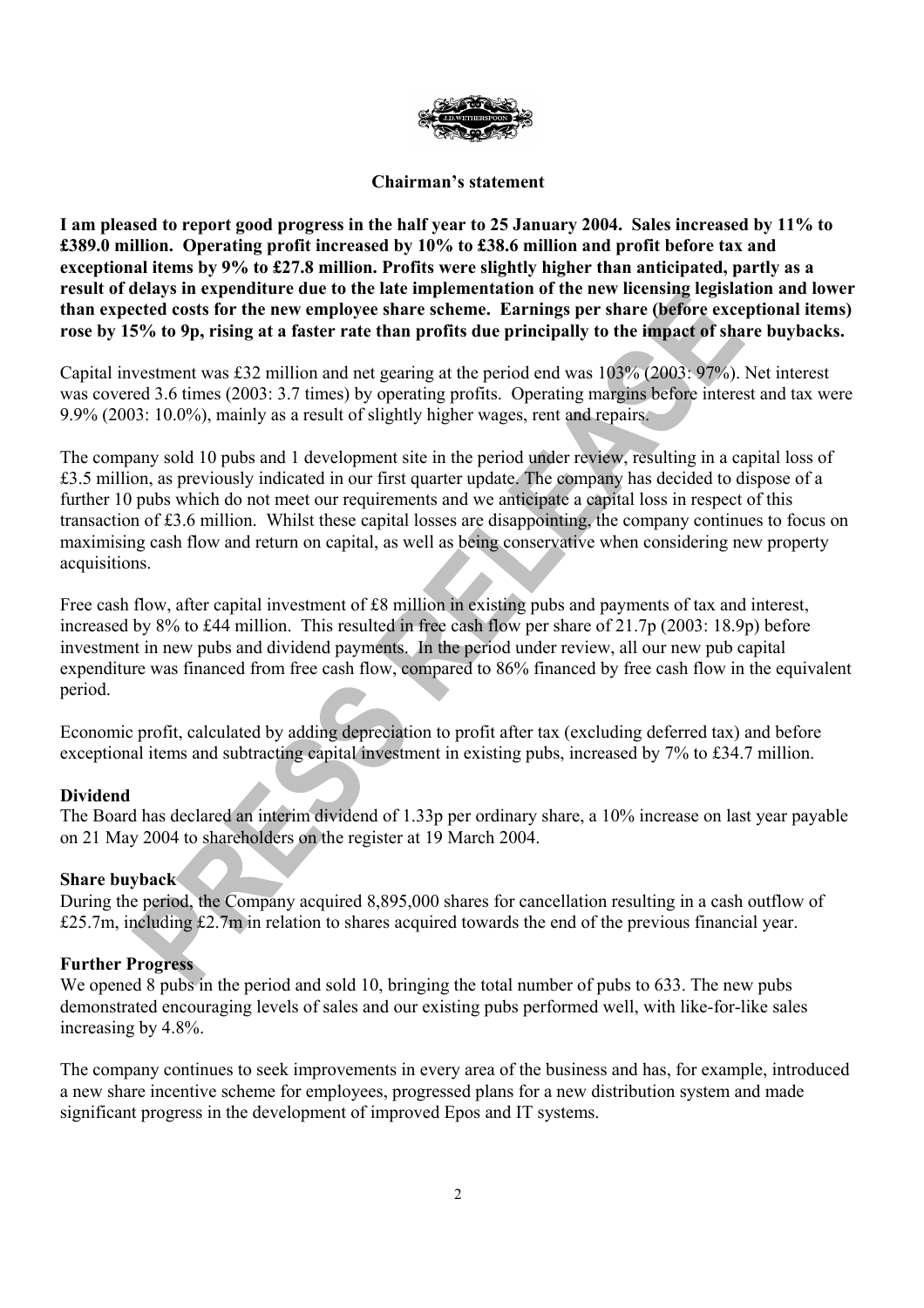

## **Financing**

The company recently completed a refinancing of the majority of its current banking facilities. A new £250 million 5 year facility has been put in place which is sufficient to cover our medium term expansion plans. Total banking facilities, including our US private placement, now total £418.5 million compared to net borrowings at the end of the period under review of £313.8 million.

## **People**

Once again I would like to thank our employees, suppliers and partners for their excellent work in the last six months.

## **Board structure**

Having founded the business in 1979, I will become non-executive Chairman from the beginning of April 2004, working approximately 2 days per week. John Hutson will become Chief Executive Officer and my previous executive responsibilities will be shared between the existing executive directors and management team. We have tried to concentrate over the years at Wetherspoon on an open style of management involving widespread discussion and consultation throughout the company, which reduces excessive pressure and reliance on any one individual. This approach has helped our transition from 44 London pubs with sales of £22 million upon flotation in 1992 to a nationwide chain of over 600 pubs and sales in the last financial year of £731 million. As a result of the talent, dedication and long service of our management team, I am confident that the changes outlined above will result in a continued good performance, as has been demonstrated by the results of the last six months during my sabbatical.

## **Prospects**

Total sales in February 2004 increased by 8% with like-for-like sales increasing by 3.9%, and we opened 3 new pubs. There are 12 sites in the course of construction, 26 with the necessary permissions for development, a further 9 on which terms have been agreed and 115 currently in negotiations. It is anticipated that we will open approximately 30 pubs in the current financial year. For four weeks this summer the Euro 2004 football championship takes place. Previous international football tournaments have sometimes caused a short term dip in the company's sales performance but with no long term implications.

As a result of continuing good like for like sales growth, combined with strong organic cash flow and our dedicated team, I remain confident of future prospects.

**Tim Martin Chairman**  3 March 2004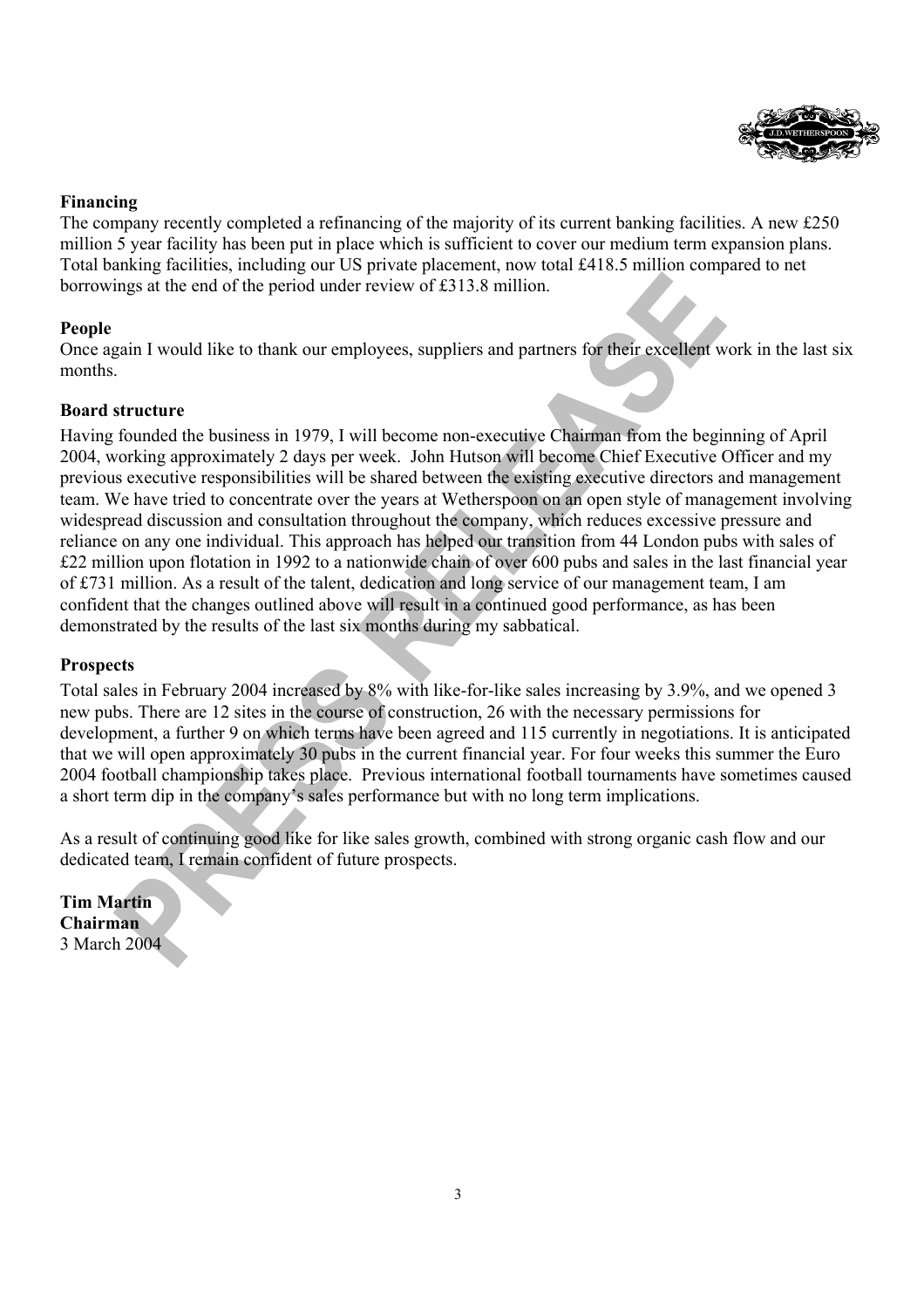

# **Profit and loss account**

for the six months ended 25 January 2004

|                                                     | <b>Notes</b>   | <b>Unaudited</b> | <b>Unaudited</b>   | <b>Unaudited</b> | Unaudited | Audited           | Audited     |
|-----------------------------------------------------|----------------|------------------|--------------------|------------------|-----------|-------------------|-------------|
|                                                     |                | half year        | half year          | half year        | half year | full year         | full year   |
|                                                     |                | 2004             | 2004               | 2004             | 2003      | 2003              | 2003        |
|                                                     |                | £000             | £000               | £000             | £000      | £000              | £000        |
|                                                     |                | <b>Before</b>    | <b>Exceptional</b> | After            |           | Before            | After       |
|                                                     |                | exceptional      | items              | exceptional      |           | exceptional       | exceptional |
|                                                     |                | items            | (note 3)           | items            |           | items             | items       |
| <b>Turnover</b>                                     |                | 388,964          |                    | 388,964          | 350,606   | 730,913           | 730,913     |
| <b>Operating profit</b>                             | $\overline{c}$ | 38,561           |                    | 38,561           | 35,013    | 74,983            | 74,983      |
| Loss on disposal of tangible                        | 3              |                  | (7,098)            | (7,098)          |           |                   | (3,688)     |
| fixed assets                                        |                |                  |                    |                  |           |                   |             |
| Net interest payable                                |                | (10, 739)        |                    | (10, 739)        | (9, 402)  | (18, 844)         | (18, 844)   |
| <b>Profit on ordinary</b>                           |                | 27,822           | (7,098)            | 20,724           | 25,611    | 56,139            | 52,451      |
| activities before taxation                          |                |                  |                    |                  |           |                   |             |
| Tax on profit on ordinary<br>activities             | 4              | (9,537)          | 1,490              | (8,047)          | (8,913)   | (19, 744)         | (18, 407)   |
| Profit on ordinary                                  |                | 18,285           | (5,608)            | 12,677           | 16,698    | 36,395            | 34,044      |
| activities after taxation                           |                |                  |                    |                  |           |                   |             |
| Dividends                                           | 11             | (2,511)          |                    | (2,511)          | (2, 599)  | (7, 434)          | (7, 434)    |
| Retained profit for the                             |                |                  |                    |                  |           |                   |             |
| period                                              |                | 15,774           | (5,608)            | 10,166           | 14,099    | 28,961            | 26,610      |
| <b>Earnings per ordinary</b><br>share               | 5              | 9.0 <sub>p</sub> | (2.7p)             | 6.3p             | 7.8p      | 17.0p             | 15.9p       |
| <b>Fully diluted earnings per</b><br>ordinary share | 5.             | 9.0 <sub>p</sub> | (2.8p)             | 6.2p             | 7.8p      | 16.9 <sub>p</sub> | 15.9p       |
| Dividend per share                                  | 11             |                  |                    | 1.33p            | 1.21p     | 3.54 <sub>p</sub> | 3.54p       |

All activities relate to continuing operations.

There were no gains or losses recognised in any of the above results other than the profit for the period.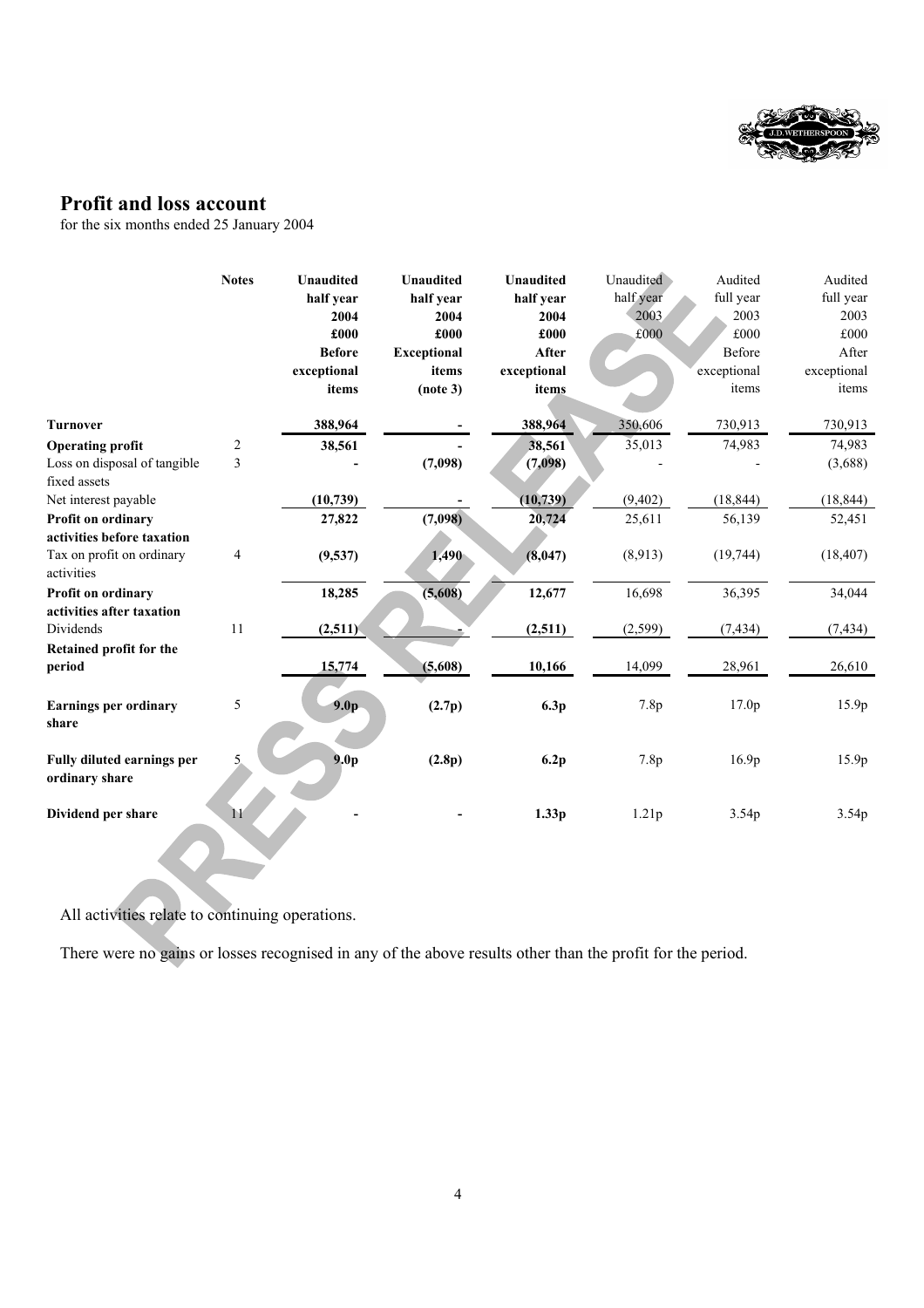

# **Cash flow statement**

for the six months ended 25 January 2004

|                                                        |   | <b>Notes</b> Unaudited | <b>Unaudited</b>  | Unaudited         | Unaudited         | Audited           | Audited           |
|--------------------------------------------------------|---|------------------------|-------------------|-------------------|-------------------|-------------------|-------------------|
|                                                        |   | half year<br>2004      | half year<br>2004 | half year<br>2003 | half year<br>2003 | full year<br>2003 | full year<br>2003 |
|                                                        |   | £000                   | £000              | £000              | £000              | £000              | £000              |
|                                                        |   |                        |                   |                   |                   |                   |                   |
| Net cash inflow from operating activities              | 6 | 69,289                 | 69,289            | 62,395            | 62,395            | 130,565           | 130,565           |
| Returns on investments and servicing of<br>finance     |   |                        |                   |                   |                   |                   |                   |
| Interest received                                      |   | 84                     | 84                | 11                | 11                | 109               | 109               |
| Interest paid – existing pubs                          |   | (10, 165)              | (10, 165)         | (8, 573)          | (8,573)           | (19, 379)         | (19, 379)         |
| Interest paid and capitalised into new pubs            |   |                        |                   | (1,049)           |                   | (1,872)           |                   |
| Net cash outflow from returns on                       |   |                        |                   |                   |                   |                   |                   |
| investment and servicing of finance                    |   | (10, 081)              |                   | (9,611)           |                   | (21, 142)         |                   |
| <b>Taxation</b>                                        |   |                        |                   |                   |                   |                   |                   |
| Corporation tax paid                                   |   | (7,087)                | (7,087)           | (3,975)           | (3,975)           | (10,277)          | (10, 277)         |
| Capital expenditure                                    |   |                        |                   |                   |                   |                   |                   |
| Purchase of tangible fixed assets for                  |   | (8, 148)               | (8, 148)          | (9,220)           | (9,220)           | (15,896)          | (15,896)          |
| existing pubs<br>Purchase of own shares for ESOP trust |   |                        |                   | (153)             |                   | (153)             |                   |
| Proceeds of sale of tangible fixed assets              |   | 6,796                  |                   |                   |                   | 10,732            |                   |
| Investment in new pubs and pub extensions              |   | (25, 572)              |                   | (47, 491)         |                   | (77, 275)         |                   |
| Net cash outflow from capital expenditure              |   | (26, 924)              |                   | (56, 864)         |                   | (82, 592)         |                   |
| <b>Equity dividends paid</b>                           |   | (4,700)                |                   | (4, 334)          |                   | (5, 438)          |                   |
| Net cash outflow before financing                      |   | 20,497                 |                   | (12, 389)         |                   | 11,116            |                   |
|                                                        |   |                        |                   |                   |                   |                   |                   |
| Financing<br>Issue of ordinary shares                  |   | 349                    |                   | 215               |                   | 233               |                   |
| Purchase of own shares                                 |   | (25, 744)              |                   |                   |                   | (17, 369)         |                   |
| (Repayments)/advances under bank loans                 |   | (2, 414)               |                   | 9,920             |                   | 7,527             |                   |
| Advances under US senior notes                         |   | 22                     |                   | 22                |                   | 44                |                   |
| Net cash (outflow)/inflow from financing               |   | (27, 787)              |                   | 10,157            |                   | (9, 565)          |                   |
| (Decrease)/increase in cash                            | 7 | (7,290)                |                   | (2, 232)          |                   | 1,551             |                   |
| Free cash flow                                         | 5 |                        | 43,973            |                   | 40,638            |                   | 85,122            |
| Free cash flow per ordinary share                      | 5 |                        | 21.7p             |                   | 18.9p             |                   | 39.7p             |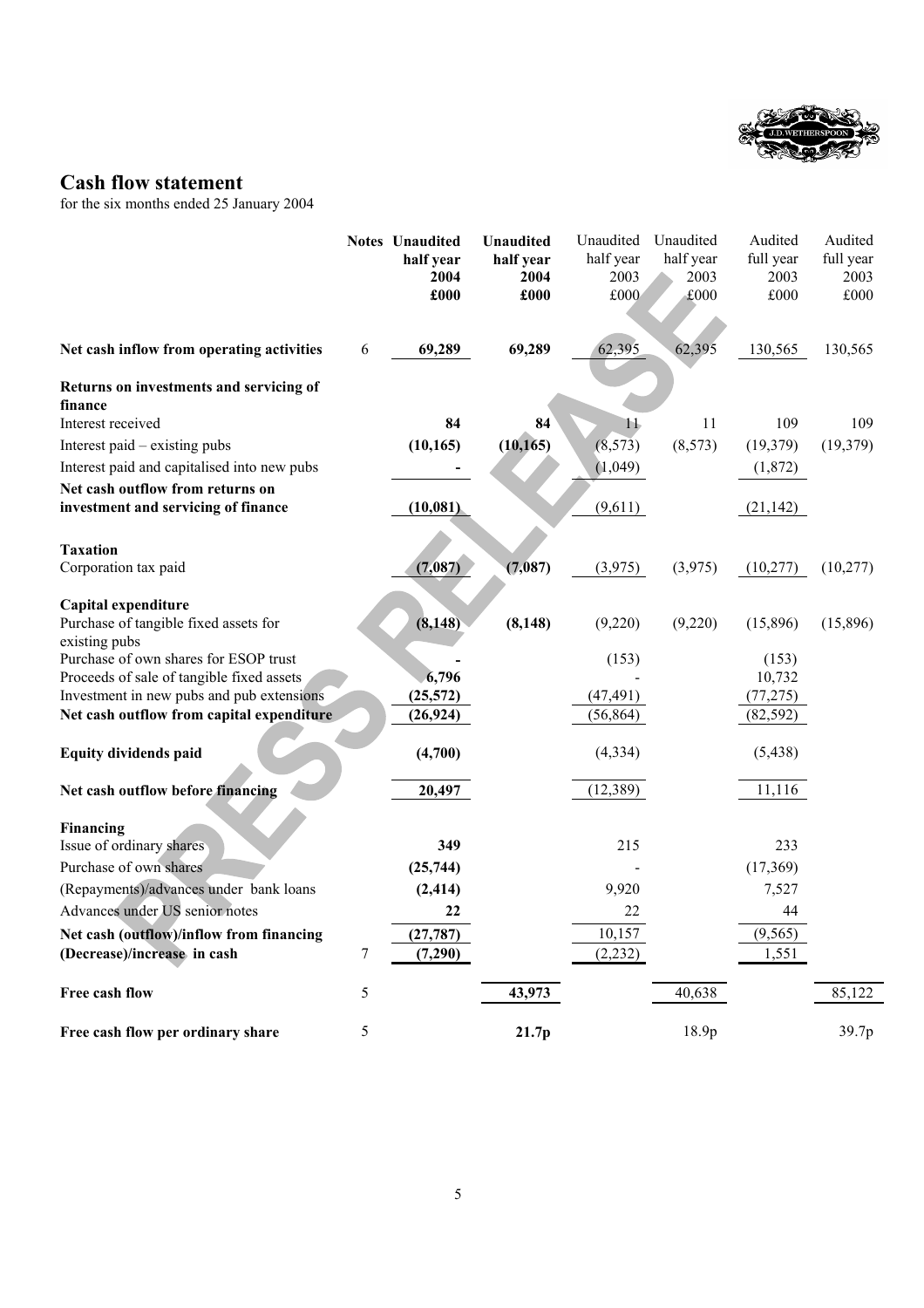

# **Summarised balance sheet**

as at 25 January 2004

|                                              | <b>Notes</b> | <b>Unaudited</b> | Unaudited  | Audited    |
|----------------------------------------------|--------------|------------------|------------|------------|
|                                              |              | half year        | half year  | full year  |
|                                              |              | 2004             | 2003       | 2003       |
|                                              |              | £000             | £000       | £000       |
|                                              |              |                  | (restated) | (restated) |
| <b>Fixed assets</b>                          |              |                  |            |            |
| Tangible assets                              | 9            | 766,410          | 776,305    | 773,823    |
|                                              |              |                  |            |            |
| <b>Current assets</b>                        |              |                  |            |            |
| <b>Stocks</b>                                |              | 12,087           | 11,854     | 10,752     |
| Assets held for sale                         |              | 3,349            |            |            |
| Debtors due after more than one year         |              |                  | 8,053      | 8,448      |
| Debtors due within one year                  |              | 15,913           | 9,963      | 7,866      |
| Cash                                         |              | 7,870            | 11,377     | 15,160     |
|                                              |              | 39,219           | 41,247     | 42,226     |
| Creditors due within one year                |              | (138, 971)       | (129, 554) | (135,361)  |
|                                              |              |                  |            |            |
| Net current liabilities                      |              | (99, 752)        | (88, 307)  | (93, 135)  |
| <b>Total assets less current liabilities</b> |              | 666,658          | 687,998    | 680,688    |
| Creditors due after one year                 |              | (297, 313)       | (302, 482) | (299, 942) |
| Provisions for liabilities and charges       |              | (63, 555)        | (61,082)   | (62, 419)  |
| <b>Total net assets</b>                      |              | 305,790          | 324,434    | 318,327    |
|                                              |              |                  |            |            |
| <b>Capital and reserves</b>                  |              |                  |            |            |
| Called up share capital                      |              | 3,975            | 4,295      | 4,149      |
| Share premium account                        |              | 127,084          | 125,246    | 126,739    |
| Capital redemption reserve                   |              | 343              |            | 165        |
| Revaluation reserve                          |              | 23,075           | 23,048     | 22,439     |
| Profit and loss account                      |              | 151,313          | 171,845    | 164,835    |
| <b>Equity shareholders' funds</b>            | 10           | 305,790          | 324,434    | 318,327    |

The comparative balance sheets have been restated as disclosed in note 1.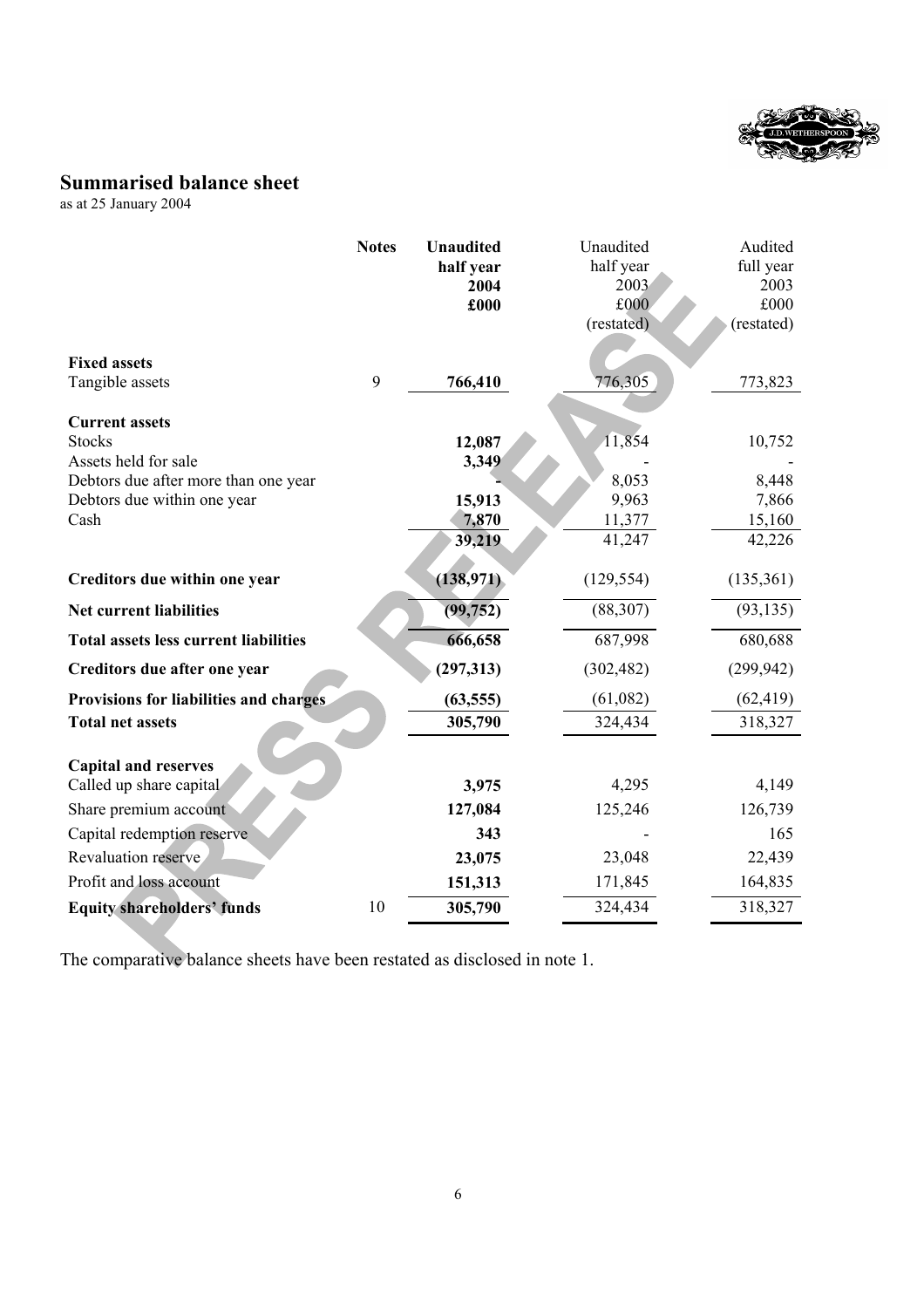

## **Notes**

#### **1 Basis of preparation**

The interim report for the six months ended 25 January 2004 is unaudited and does not constitute statutory accounts within the meaning of Section 240 of the Companies Act 1985. It has been prepared under the historical cost convention modified by the revaluation of freehold and leasehold properties, and on a basis consistent with the accounting policies for the year ended 27 July 2003. The results for the year ended 27 July 2003 and the balance sheet at that date are an extract from the statutory accounts for that year, which have been filed with the Registrar of Companies and on which the Company's auditors gave an unqualified report under Section 235 of the Companies Act 1985, which did not contain a statement under Section 237(2) or (3) of that Act. The results for the six months ended 26 January 2003 are an extract from the unaudited interim report for that period. The Company has early adopted UITF abstract 38 'Accounting for ESOP trusts' in this interim report. The adoption of this standard represents a change in accounting policy and details are given in note 10. Comparative amounts have been restated where necessary to conform to current presentation in that certain items have been reclassified from debtors to stock.

#### **2 Analysis of continuing operations**

|                         | <b>Unaudited</b> | Unaudited  | Audited    |
|-------------------------|------------------|------------|------------|
|                         | half year        | half year  | full year  |
|                         | 2004             | 2003       | 2003       |
|                         | £000             | £000       | £000       |
| Turnover                | 388,964          | 350,606    | 730,913    |
| Cost of sales           | (332, 345)       | (299, 822) | (621, 894) |
| Gross profit            | 56,619           | 50,784     | 109,019    |
| Administrative expenses | (18, 058)        | (15,771)   | (34, 036)  |
| <b>Operating profit</b> | 38,561           | 35,013     | 74,983     |
|                         |                  |            |            |

Cost of sales includes distribution costs and all pub operating costs.

### **3 Exceptional items**

|                                                             | <b>Unaudited</b><br>half year<br>2004<br>£000 | Unaudited<br>half year<br>2003<br>£000 | Audited<br>full year<br>2003<br>£000 |
|-------------------------------------------------------------|-----------------------------------------------|----------------------------------------|--------------------------------------|
| Non-operating items:                                        |                                               |                                        |                                      |
| Net loss on disposal of trading<br>properties               | 3,142                                         |                                        | 2,732                                |
| Provision against future disposals of<br>trading properties | 3,590                                         |                                        |                                      |
| Net loss on disposal of non trading<br>properties           | 366                                           |                                        | 956                                  |
|                                                             | 7,098                                         |                                        | 3,688                                |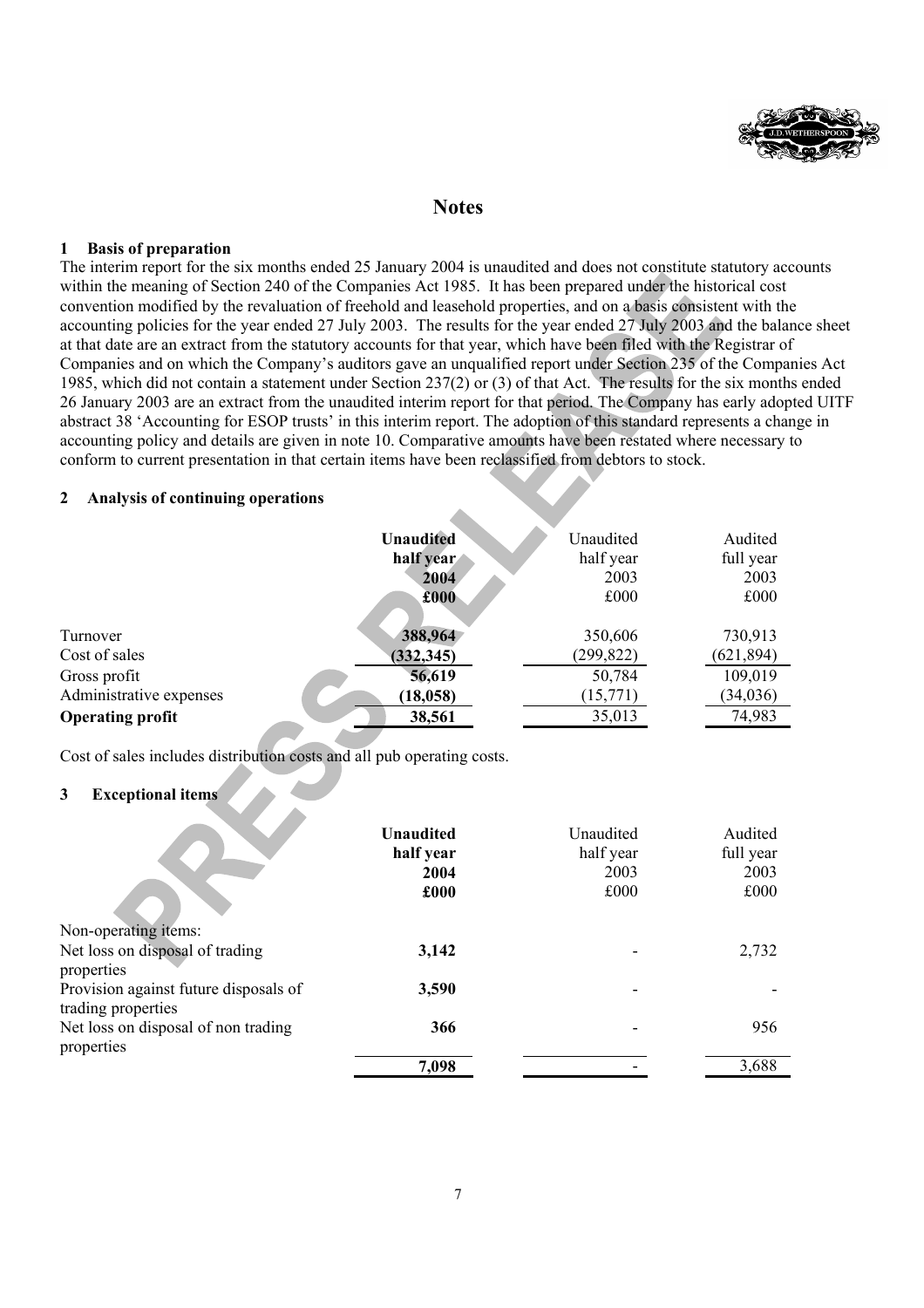

### **4 Taxation**

The taxation charge for the six months ended 25 January 2004 is calculated by applying an estimate of the effective tax rate for the year ending 25 July 2004. The UK standard rate of corporation tax is 30% (2003: 30%), whereas the latest estimate of the current tax payable on profits before exceptional items for the financial year ending 25 July 2004 is 25% (2003: 24%).

|                                      | Unaudited<br>half year<br>2004<br>£000<br><b>Before</b><br>exceptional<br>items | Unaudited<br>half year<br>2004<br>£000<br><b>Exceptional</b><br>items | <b>Unaudited</b><br>half year<br>2004<br>£000<br>After<br>exceptional<br>items | Unaudited<br>half year<br>2003<br>£000 | Audited<br>full year<br>2003<br>£000<br><b>Before</b><br>exceptional<br>items | Audited<br>full year<br>2003<br>£000<br>After<br>exceptional<br>items |
|--------------------------------------|---------------------------------------------------------------------------------|-----------------------------------------------------------------------|--------------------------------------------------------------------------------|----------------------------------------|-------------------------------------------------------------------------------|-----------------------------------------------------------------------|
| Current tax                          | 6,858                                                                           | 53                                                                    | 6,911                                                                          | 5,230                                  | 13,317                                                                        | 13,387                                                                |
| Deferred tax                         | 2,679                                                                           | (1,543)                                                               | 1,136                                                                          | 3,683                                  | 6,427                                                                         | 5,020                                                                 |
| Tax on profit on ordinary activities | 9,537                                                                           | (1, 490)                                                              | 8,047                                                                          | 8,913                                  | 19,744                                                                        | 18,407                                                                |

### **5 Earnings and cash flow per share**

The calculation of basic earnings per share is based on profits on ordinary activities after taxation of £12,677,000 (2003: £16,698,000) and on 202,693,580 (2003: 214,694,977) ordinary shares, being the weighted average number of ordinary shares in issue and ranking for dividend during the period.

Earnings per share before exceptional items is calculated as follows:

|                                                             | <b>Unaudited</b> | Unaudited |                     |              |
|-------------------------------------------------------------|------------------|-----------|---------------------|--------------|
|                                                             | half year        | half year | <b>Earnings</b> per | Earnings per |
|                                                             | <b>Earnings</b>  | Earnings  | share               | share        |
|                                                             | 2004             | 2003      | 2004                | 2003         |
|                                                             | £000             | £000      | pence               | pence        |
| Earnings and basic earnings per share                       | 12,677           | 16,698    | 6.3                 | 7.8          |
| Exceptional costs, net of tax                               | 5,608            |           | 2.7                 |              |
| Earnings and earnings per share before<br>exceptional items | 18,285           | 16,698    | 9.0                 | 7.8          |

Fully diluted earnings per share has been calculated in accordance with FRS14 and is after allowing for the dilutive effect of the conversion into ordinary shares of the weighted average number of options outstanding during the period. The number of shares used for the fully diluted calculation is 203,205,682 (2003: 215,159,001).

The calculation of free cash flow per share is based on the net cash generated by business activities and available for investment in new pub developments and extensions to existing pubs, after funding interest on existing pubs, tax and all other reinvestment in pubs open at the start of the period ('free cash flow'). It is calculated before taking account of proceeds from property disposals and inflows and outflows of financing from outside sources, dividend payments and purchase of own shares and is based on the same number of shares in issue as that for the calculation of basic earnings per share.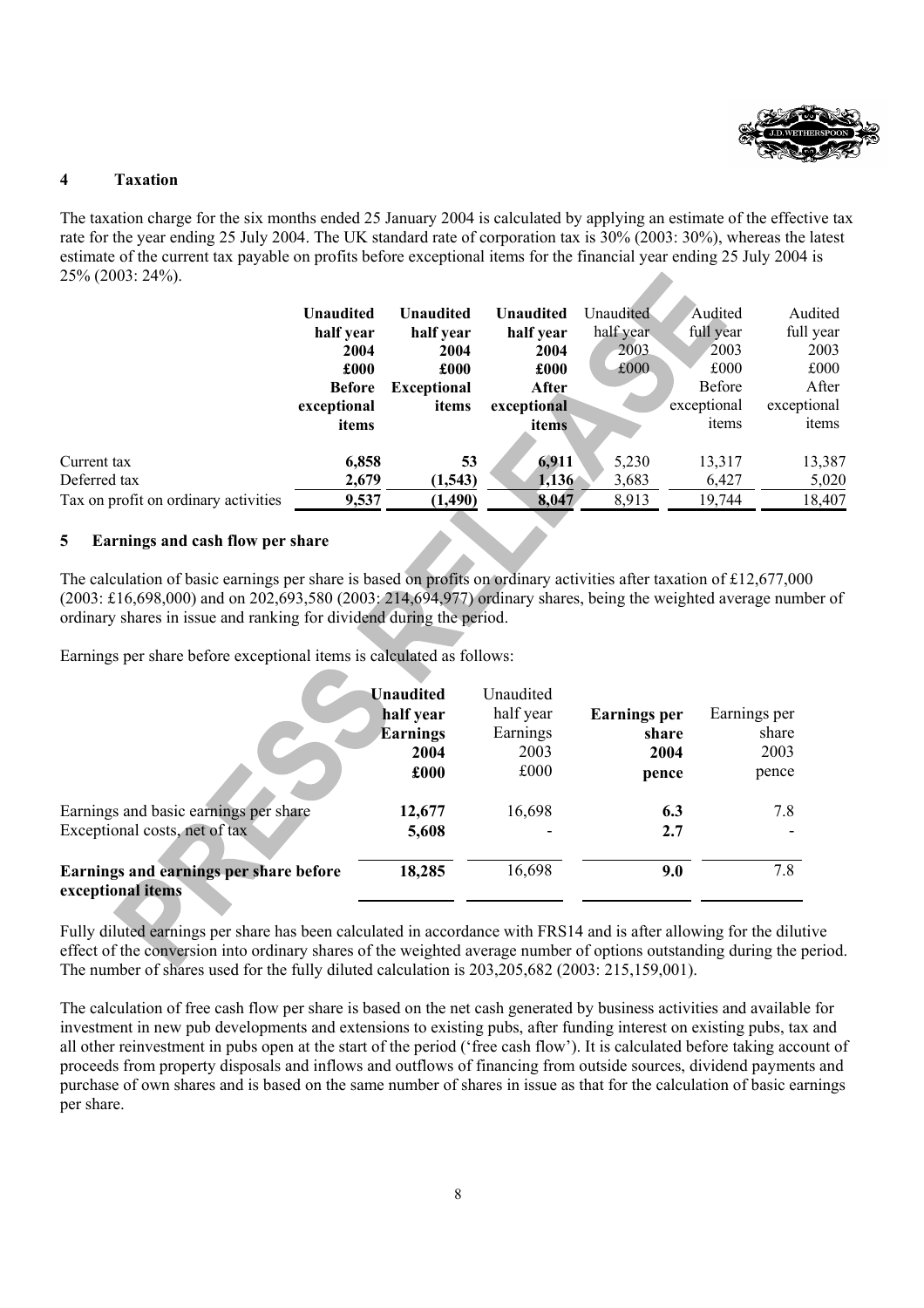

## **6 Net cash inflow from operating activities**

|                                       | <b>Unaudited</b> | Unaudited | Audited   |
|---------------------------------------|------------------|-----------|-----------|
|                                       | half year        | half year | full year |
|                                       | 2004             | 2003      | 2003      |
|                                       | £000             | £000      | £000      |
|                                       |                  |           |           |
| Operating profit                      | 38,561           | 35,013    | 74,983    |
| Depreciation of tangible fixed assets | 21,887           | 21,308    | 43,209    |
| Change in stocks                      | (1,335)          | (3,260)   | (2,158)   |
| Change in debtors                     | 674              | (1, 729)  | 207       |
| Change in creditors                   | 9,502            | 11,063    | 14,324    |
|                                       | 69,289           | 62,395    | 130,565   |

#### **7 Reconciliation of net cash flow to movement in net debt**

|                                                       |                                      | <b>Unaudited</b><br>half year<br>2004<br>£000 | Unaudited<br>half year<br>2003<br>£000 | Audited<br>full year<br>2003<br>£000          |
|-------------------------------------------------------|--------------------------------------|-----------------------------------------------|----------------------------------------|-----------------------------------------------|
| (Decrease)/increase in cash in the period             |                                      | (7,290)                                       | (2,232)                                | 1,551                                         |
| Cash outflow/(inflow) from movement in debt financing |                                      | 2,392                                         | (9,942)                                | (7,571)                                       |
| Movement in net debt during the period                |                                      | (4,898)                                       | (12, 174)                              | (6,020)                                       |
| Opening net debt                                      |                                      | (308, 860)                                    | (302, 840)                             | (302, 840)                                    |
| <b>Closing net debt</b>                               |                                      | (313, 758)                                    | (315, 014)                             | (308, 860)                                    |
| 8<br>Analysis of net debt                             | Audited<br>full year<br>2003<br>£000 | Cash<br>flow<br>£000                          | Non-cash<br>movement<br>2004<br>£000   | <b>Unaudited</b><br>half year<br>2004<br>£000 |
| Cash at bank and in hand                              | 15,160                               | (7,290)                                       |                                        | 7,870                                         |
| Debt due within one year                              | (24, 799)                            | 24,799                                        | (24, 800)                              | (24, 800)                                     |
| Debt due after one year                               | (299, 221)                           | (22, 407)                                     | 24,800                                 | (296, 828)                                    |
| Net debt                                              | (308, 860)                           | (4,898)                                       |                                        | (313, 758)                                    |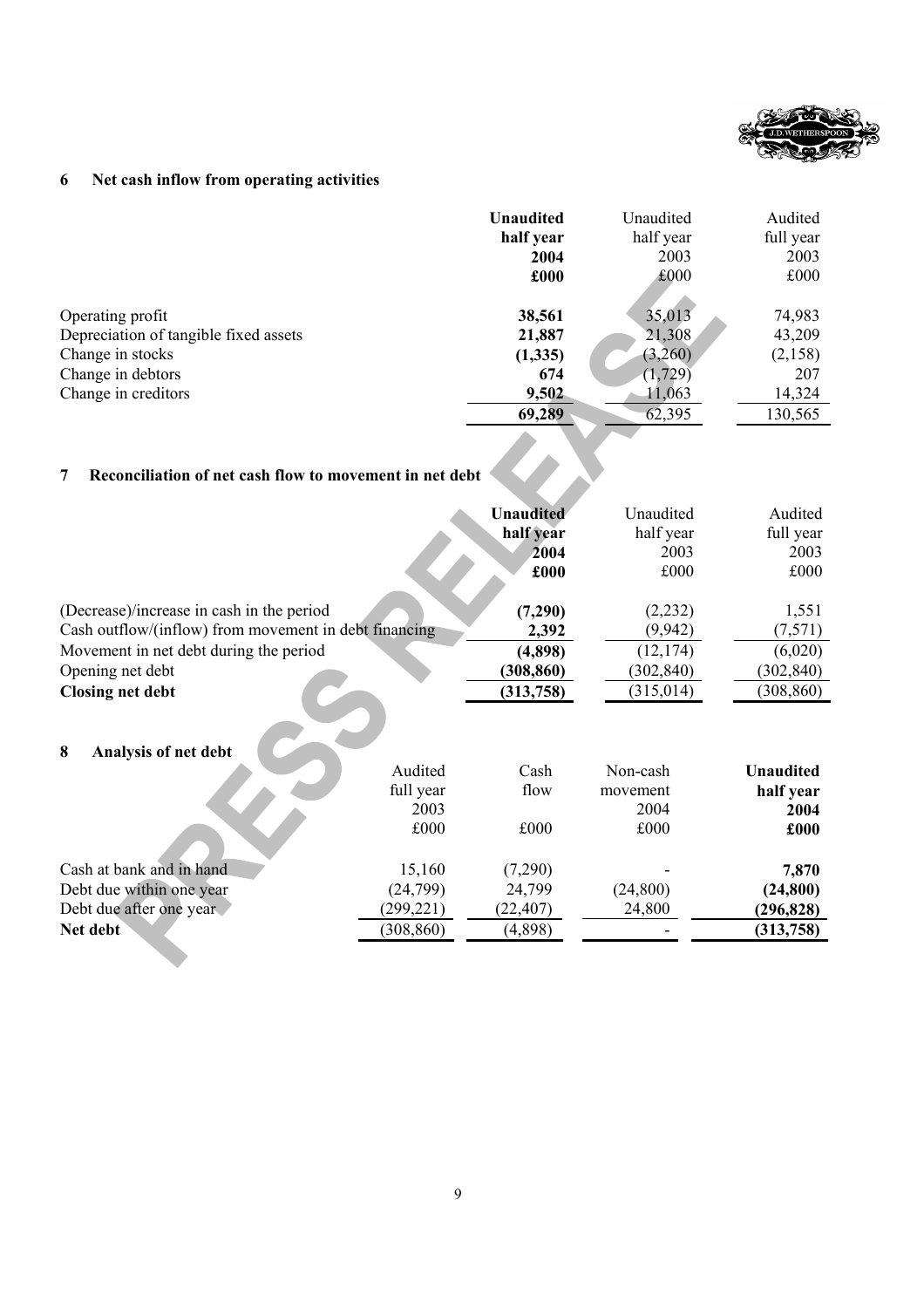

### **9 Tangible fixed assets**

|                                                                                                                                                            | <b>Unaudited</b>                                                  | Unaudited                                 | Audited                                                        |
|------------------------------------------------------------------------------------------------------------------------------------------------------------|-------------------------------------------------------------------|-------------------------------------------|----------------------------------------------------------------|
|                                                                                                                                                            | half year                                                         | half year                                 | full year                                                      |
|                                                                                                                                                            | 2004                                                              | 2003                                      | 2003                                                           |
|                                                                                                                                                            | £000                                                              | £000                                      | £000                                                           |
| Opening net book value<br><b>Additions</b><br>Disposals<br>Transfers to assets held for sale<br>Provision<br>Depreciation<br><b>Closing net book value</b> | 773,823<br>32,002<br>(10, 739)<br>(6,789)<br>(21, 887)<br>766,410 | 745,041<br>52,572<br>(21, 308)<br>776,305 | 745,041<br>85,911<br>(13, 464)<br>(456)<br>(43,209)<br>773,823 |

**SEP** 

### **10 Capital, reserves and shareholders' funds**

|                                         |           |              |            |             |           | <b>Unaudited</b> |
|-----------------------------------------|-----------|--------------|------------|-------------|-----------|------------------|
|                                         | Called up | <b>Share</b> | Capital    | Revaluation | Profit    | half year        |
|                                         | share     | premium      | redemption | reserve     | and loss  | 2004             |
|                                         | capital   | account      | reserve    |             | account   | shareholders     |
|                                         |           |              |            |             |           | ' funds          |
|                                         | £000      | £000         | £000       | £000        | £000      | £000             |
| At start of period as previously stated | 4,149     | 126,739      | 165        | 22,439      | 165,136   | 318,628          |
| Prior year adjustment - UITF38          |           |              |            |             | (301)     | (301)            |
| At start of period as restated          | 4,149     | 126,739      | 165        | 22.439      | 164,835   | 318,327          |
| <b>Allotments</b>                       | 4         | 345          |            |             |           | 349              |
| Transfer                                |           |              |            | 636         | (636)     |                  |
| Purchase of shares                      | (178)     |              | 178        |             | (23, 052) | (23, 052)        |
| Profit for the period                   |           |              |            |             | 12,677    | 12,677           |
| Dividends                               |           |              |            |             | (2,511)   | (2,511)          |
| At end of period                        | 3,975     | 127,084      | 343        | 23,075      | 151,313   | 305,790          |

The prior year adjustment relates to the early adoption of UITF abstract 38 'Accounting for ESOP trusts'.

### **11 Dividend**

On 21 May 2004 the company will pay an interim dividend of 1.33 pence per share, for the half year ended 25 January 2004 to shareholders on the register at the close of business on 19 March 2004. The unpaid dividends in respect of the year ended 27 July 2003 due on own shares purchased by the company have been credited to the dividend line in the profit and loss account.